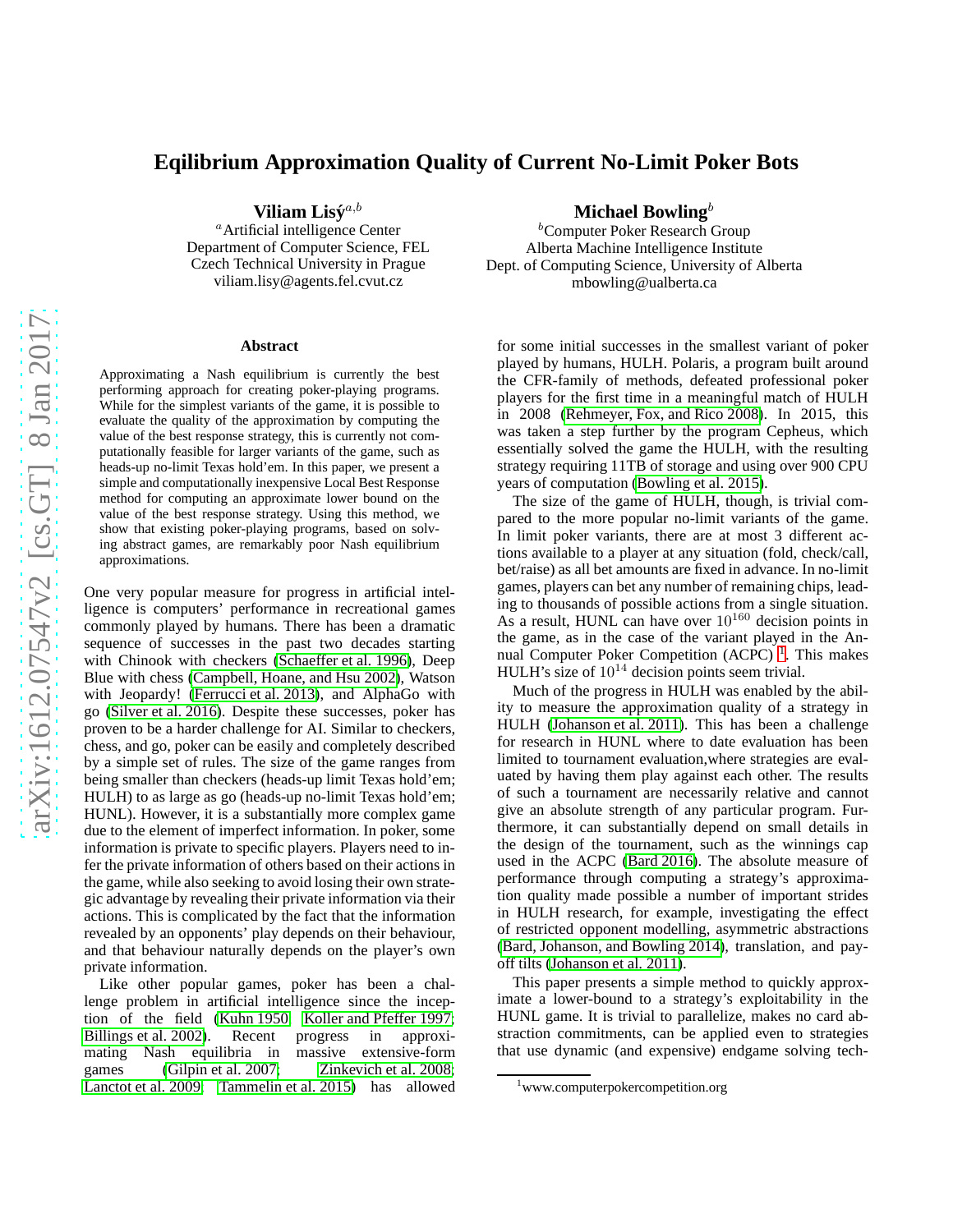niques, and can probe a far larger portion of the total betting space than any current techniques use in their solving approach. Using this technique, we compare a number of the top HUNL programs from the ACPC. We show that even though the differences among the top performing agents in the ACPC are tiny fractions of a blind per hand, the exploitability of the players is several whole blinds per hand. For every program tested, it would be far less exploitable to immediately fold every hand than to use even such a state-of-the-art startegy. Furthermore, we can tease apart the source of the approximation error, observing that considerably more exploitability can be attributed to card abstraction as opposed to betting abstraction.

# **Current No-Limit Poker Bots**

While we are aware there are poker programs (or bots) playing online in real money games, this paper focuses on bots submitted to the ACPC. These bots are developed by top research teams, use principled AI approaches, and the techniques they use are to large extent well documented.

#### **Heads-up No-Limit Texas Hold'em**

Heads-up no-limit Texas hold'em is a variant of poker played with a standard deck of 52 cards. At the beginning of each hand or *game*, the first player enters a *big blind* into the *pot*; the second player enters half of that size, or the *small blind*; and both players are then dealt two *private cards*. The second player then starts the first round of betting. The players alternate in choosing to *fold* – ending the game and letting the opponent take the pot; *call* – matching the amount of chips entered by the opponent and ending the betting round; or *raise* by  $x$  – adding x more chips than the opponent to the pot. A raise of all remaining chips is called an *all in* bet. After the first round, three board or *public cards* are dealt face up, and the first player now starts an identical round of betting to the first round. In the third and fourth rounds, one additional public card is dealt and betting starts again with the first player. If none of the players folds before the end of round 4, the game enters *show-down*: The private cards are revealed and the pot is won by the player that can compose the strongest hand of 5 cards using his 2 private and the 5 public cards. A *match* consist of large number of games, in which the players alternate their positions as the first and the second player.

# **Best ACPC Players**

The bots annually submitted to the ACPC include programs based on hand-crafted rules, learning systems trained on logs of past games, or advanced linear programming methods. The bots which have seen the most success in HUNL all have the same basic structure.

The bots are based on creating a smaller abstract version of the game, approximating the equilibrium strategy in the abstract game, and executing this strategy in the original game using a translation method to map real game situations into the abstraction. The abstract games abstract card information (called information abstraction) based on

| <b>Bot Name</b> | Authors              | Winnings (mBB/h)   |
|-----------------|----------------------|--------------------|
| Baby Tartanian8 | Carnegie Mellon Uni. | $0.0 + 0.0$        |
| Slumbot         | Eric Jackson         | $-11.88 \pm 10.33$ |
| Act 1           | <b>Unfold Poker</b>  | $-16.82 + 14.35$   |

<span id="page-1-0"></span>Table 1: ACPC 2016 results.

clustering hands with similar strength and potential to improve after additional cards are dealt. The abstract games abstract betting information by restricting the available bets to a small handful, usually expressed as fractions of the current size of the pot. The most successful bots approximate the Nash equilibrium in the abstract games using some variant of the Counterfactual Regret Minimization algorithm [\(Zinkevich et al. 2008\)](#page-5-8).

While playing a hand, the bots find the abstract state that corresponds to (cluster that includes) the current state of the game represented by the exact private and public cards in the game. Furthermore, they have to map the real betting sequence in the game that can use any size bets to the "most similar" betting sequence represented in the abstraction. The abstract strategy is queried for the probability distribution over actions (pot fractions) included in the abstract game and these are then post-processed and played in the actual game, if they are applicable. There are many publications related to each step of this process in the AI literature.

All three top performing players in ACPC 2016 match the high level description above. Their Instant Runoff Competition Results are summarized in Table [1.](#page-1-0) Baby Tartanian8 won the competition, Slumbot lost on average 12 mBB/h in its matches with the winner and Act1 lost 17 mBB/h on average against the other two agents.

# **Local Best Response**

This section presents the local best response algorithm for fast approximation of a lower bound on the exploitability of no-limit poker strategies. We call the player that computes the best response "LBR", and its opponent "the opponent". The key concept in this algorithm is the probability that the opponent holds each of the possible private hands, which we call the opponent's *range*. At the very beginning of the game, it is equally likely that the opponent holds any pair of private cards, which is not in conflict with the cards held by the player. The probabilities of actions performed by the opponent depend on the private hand she holds. Therefore, with access to the strategy of the opponent, we can use Bayes' rule to infer the exact probabilities that the opponent holds each of the private hands. It is important that there is no abstraction or other approximation needed to exactly represent these probabilities. Based on the range, local best response greedily approximates best response actions, assuming a simple heuristic for behavior in the future.

Let H be the set of all possible *private hands*. In HUNL, each private hand consists of two cards. Ignoring their ordering,  $|\mathcal{H}| = 1326$ . A player's range is a probability distribution over hands and we denote it  $\pi : \mathcal{H} \to [0, 1]$ . We denote S the set of *public states* in the game. Each public state consists of the board cards, the order in which they came, and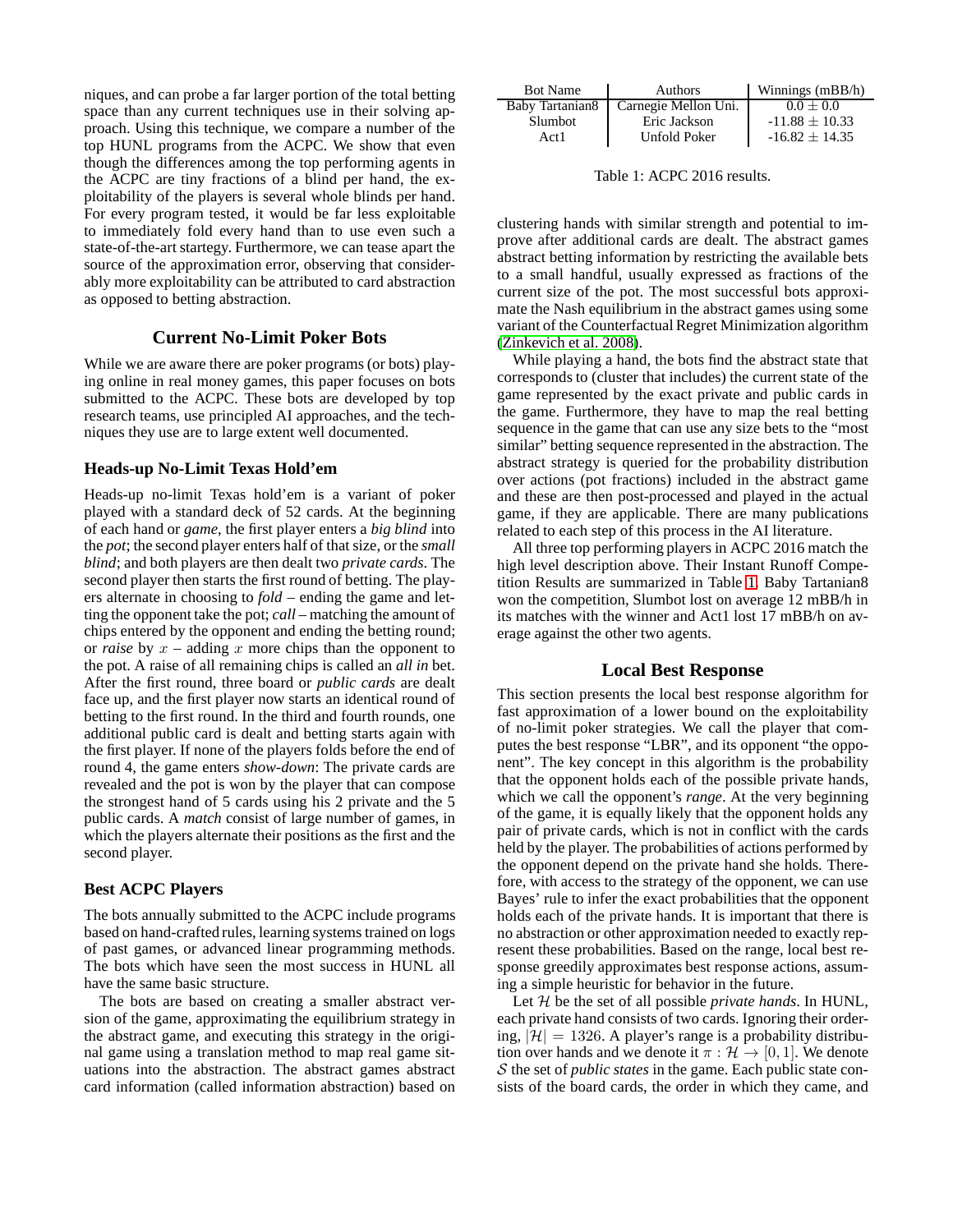**LocalBR**( $\pi$  - range,  $s \in \mathcal{S}$ ,  $h_i \in \mathcal{H}$ ) 1:  $wp = WpRollout(h_i, \pi, s)$ 2:  $asked = pot_{-i}(s) - pot_i(s)$ 3:  $U(call) = wp \cdot pot(s) - (1 - wp) \cdot asked$ 4: **for** action a in considered bets / raises **do** 5:  $fp = 0$ 6: **for** opponent's hands  $h_{-i} \in \mathcal{H}$  **do** 7:  $fp = fp + \pi(h_{-i}) \cdot \sigma(s, h_{-i}, \text{fold})$ 8:  $\pi'(h) = \pi(h) \cdot (1 - \sigma(s, h_{-i}, \text{fold}))$ 9: normalize  $\pi'$ 10:  $wp = WpRollout(h_i, \pi', s)$ 11:  $U(a) = fp \cdot pot(s) +$  $+(1-fp) \cdot (wp(pot(s)+a) - (1-wp) \cdot (asked+a))$ 12: **if**  $\max_{a} U(a) > 0$  **then** 13: **return**  $\arg \max_a U(a)$ 14: **else** 15: **return** fold

<span id="page-2-0"></span>Figure 1: The algorithm for approximating lower bound on strategy exploitability.

the complete sequence of bets by both players up to some point in the game. The *strategy* of a player is a probability distribution on actions (fold, call, all different bet sizes) from A, available to a player:  $\sigma : \mathcal{S} \times \mathcal{H} \times \mathcal{A} \rightarrow [0, 1].$ 

The algorithm does not compute a best response strategy explicitly, but uses its local approximation to directly play against the evaluated strategy. At the beginning of each hand, LBR initializes the opponent's range uniformly for all private hands that do not include the cards dealt to LBR. After each action  $a$  of the opponent performed at a public state s, LBR updates the opponent's range using her strategy  $\sigma$ :

$$
\pi(h) = \pi(h) \cdot \sigma(s, h, a)
$$

and normalizes the distribution to sum to one.

LBR chooses its action to maximize its expected utility, under the assumption that the game will be checked/called until the end, unless the opponent folds right after LBR's action. The pseudocode is given in Figure [1.](#page-2-0) First, it computes the probability of winning the current hand if the game continues until the show-down in function *WpRollout*. This function exhaustively deals all possible remaining board cards and computes the mean probability of winning with hand  $h_i$  against the opponent's range  $\pi$ . The expected utility of actions is computed with respect to utility 0 for fold. On line 3, the utility of action *call* for LBR is computed as the chips currently in the pot in case LBR wins, and the negative of the money LBR has to add to the pot in order to continue playing if it loses. Afterward, the algorithm computes the expected utility for all other considered actions. These are typically defined as a fixed set of pot fractions, but they can be arbitrary. For each action, lines 6-8 compute the probability that the opponent will fold after LBR performs the action given the current range  $(p)$  and the new range that would hold for the opponent in case she does not fold  $(\pi')$ . The expected utility of the action for LBR (line 11) is computed as getting the whole pot if the opponent folds, getting the pot and the size of the bet  $(a)$  if the opponent does not fold and LBR wins, and losing the chips asked for and added otherwise.

This algorithm computes an approximation of the best response, looking only one action ahead and assuming that the players will check until the end of the game after performing the action (and not folding). The main advantage it exploits is that it perfectly understands the cards it holds and the state of the game without any abstraction. It may be easily extended to longer look-ahead or more complicated heuristics for estimating the value of the remainder of the game, however, it would substantially increase its computational requirements and even this simple version is very effective, as we show in the following section.

#### **Computing Lower Bound on Exploitability**

Recall that LBR does not pre-compute the best response approximation, but rather directly uses it to evaluate an input strategy. The evaluation consists of playing a large number of regular poker hands. The cards are dealt randomly as in a regular game. Every time it is the opponent's turn to play an action, her strategy is queried for the right probability distribution and an action is sampled based on the actual private hand held by the opponent. Every time it is LBR's turn to play, it updates the opponent's range and selects the best action based on the LocalBR algorithm in Figure [1](#page-2-0) and its private hand. The estimate of the exploitability is the average number of chips LBR wins in these games.

LBR queries the opponent's strategy for each hand after each action it considers. Therefore, if we want to run LBR with  $n$  different pot fractions, completing 1 hand with LBR generally requires at most  $(n|\mathcal{H}| + 1)$  times more computation time than playing a regular match with the strategy. Furthermore, the most expensive computation currently used in advanced poker bots is endgame solving [\(Ganzfried 2016\)](#page-5-16), which solves for all possible hands in one computation. If this is the dominant part of the computation for a strategy, LBR evaluation requires approximately  $(n + 1)$  times the computation required for playing a hand. If it is possible to play a game within few minutes on a single computational node, it is most likely also feasible to get reliable LBR estimates on a cluster of these nodes.

An important property of this algorithm is that it computes a lower bound on the exploitability of strategies. Since LBR actually plays a legal poker strategy, it can never win more in expectation than the worst case opponent of a strategy. Similarly, using longer look-ahead or different heuristic evaluation, as suggested above, would still have this property. Therefore, a strategy with substantially better performance against LBR is likely to be closer to an equilibrium.

#### **Sampled soft translation**

When mapping the solution of the abstract game to the actual game played, it may be convenient to use sampling [\(Schnizlein, Bowling, and Szafron 2009;](#page-5-17) [Ganzfried and Sandholm 2013\)](#page-5-18). As a result, it may be difficult to obtain the exact probability distribution over actions in a particular public state of the real game. The proposed local best response method can still work in this situation. We can approximate the actual distribution by averaging a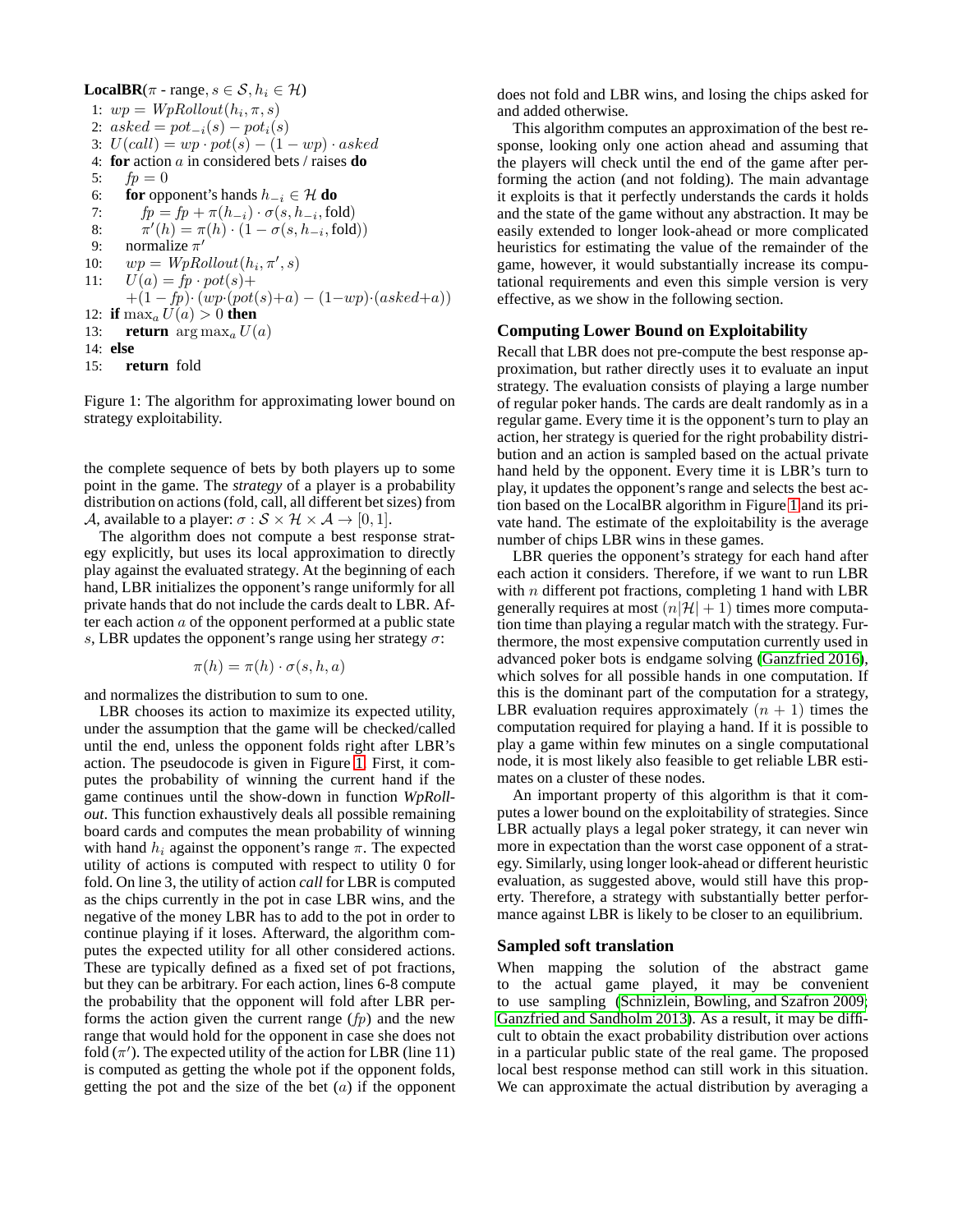| Betting | Rounds | Call           | $\frac{1}{2}$ Call $\frac{1}{2}$ Raise | Random         |
|---------|--------|----------------|----------------------------------------|----------------|
| fс      | 1-4    |                | $7.1 + 0.5$                            | $15.7 + 0.4$   |
| fc      | $3-4$  |                | $16.2 + 0.3$                           | $2.2 + 0.7$    |
| fcpa    | $1-4$  | $34.0 \pm 0.5$ | $23.1 + 0.5$                           | $39.1 + 0.6$   |
| fcpa    | $3-4$  | $49.0 \pm 0.4$ | $24.4 \pm 0.6$                         | $80.7 \pm 0.7$ |

<span id="page-3-0"></span>Table 2: Results of LBR with trivial strategies in BB/h.

larger number of samples of the strategy at the same state. If we use a new independent sample from the strategy to pick the actual action played by the opponent, LBR does not learn any extra information about the action played and therefore computes a lower bound on the exploitability of the strategy.

#### **Variance reduction**

Since the evaluation plays-out standard poker hands, we can use any of the previously developed variance reduction techniques [\(White and Bowling 2009;](#page-5-19) [Davidson, Archibald, and Bowling 2013;](#page-5-20) [Burch et al. 2017\)](#page-5-21) to reduce the number of hands required to produce statistically significant results. For the experiments presented in this paper, we used duplicate matches and imaginary observations of expected outcomes of all hands the opponent could hold for a given line of play, instead of just the actual hand she holds. These two techniques combine to reduce the size of the confidence intervals by roughly 20% with the same number of matches.

# **Experimental evaluation**

In this section, we show that the proposed LBR computation is a fast and effective method to compute a lower bound approximation on exploitability of no-limit poker strategies. We present results from running LBR on simple chump strategies; bots created at University of Alberta for past ACPCs; the two of the top three bots from the ACPC in 2016; and a huge strategy with a very sparse betting abstraction, but no card abstraction. Most results in this section will be presented in milli-big-blinds per hand (mBB/h) or whole big blinds per hand (BB/h). The evaluation is stochastic; hence, we also present 95% confidence intervals. In order to understand the common magnitude of these values, a bot that always folds as the first action would loose 750 mBB/h. The results of the one-on-one matches of the best three players in ACPC 2016 were all decided by less than 24 mBB/h.

In addition to showing the efficiency of the LBR computation, our experimental results also show that a large portion of the exploitability uncovered by the tool is caused by card abstraction. We show that using bets outside of the opponent's betting abstraction does add to the bot's exploitability, but at a significantly less magnitude.

#### **Chumps**

In order to better understand the strengths and limitations of LBR, we first use it to evaluate simple rule-based strategies that ignore the cards completely.

First, we consider always calling, regardless of the cards. A best response (optimal counter-strategy) against this strategy is to wait until all cards are dealt and go all-in if the

probability of winning is higher than 0.5. This strategy gains on average  $\frac{1}{4}$  of all players chips per hand. The best response would go all-in on half of the hands and it would win  $\frac{3}{4}$  and lose  $\frac{1}{4}$  of these bets. With the stack of 200 big blinds used in the ACPC, the exploitability of the always call strategy is approximately 50 BB/h.

The results of LBR are presented in Table [2.](#page-3-0) If we limit LBR to choose only actions fold or call (note, it has no reason to fold), both players play always call and the expected value of LBR is 0. If we include any bets, LBR always uses only the largest one against an opponent that never folds. If we use LBR in all rounds of the game, LBR gains 33 BB/h. The reason it does not achieve the best-response value is that LBR greedily bets all-in as soon as the probability of winning is higher than 0.5. In the situations in which the probability drops below the threshold until the end of the game, it loses utility compared to the actual best response. If we force LBR to call in the first two rounds and allow other bets only in rounds 3-4, this effect is minimized and LBR gains almost the whole 50 BB/h. If we use LBR only in the last round and call in the remaining 3, LBR actually gets the full 50 BB/h in expectation.

Second chump strategy we evaluate is calling with 50% of actions and playing a random raise otherwise. Since this strategy raises often, LBR can already gain several blinds per hand even using only fold and call. Even with this strategy, checking until more public cards are dealt increases the performance of LBR. Overall, this strategy seems to be less exploitable than always calling, since it forces LBR to fold and to commit more chips with less information about the cards.The results in Table [2](#page-3-0) show that LBR can already gain several blinds per hand.

The last chump strategy we evaluate is a random legal action. This strategy is most exploitable. The reason is that after the all in bet, only fold and call are legal actions. Hence, the bot will fold half of his hands in this situation, even the hands it would otherwise clearly win.

#### **ACPC agents**

We continue with evaluating the agents from past ACPC competitions. All these agents are based on solving a smaller abstract game by CFR and using a translation mechanism to use the strategy in the full game. The agents differ mainly in construction of the abstract game and modifications of the CFR algorithm to speed-up convergence at relevant parts of the game. The specific bots are Hyperborean 2013 and 2014 created by the University of Alberta, and the second and third best performing bots from ACPC2016. We approached the authors of all three placing submissions from the competition, but only the two were able to support this evaluation before the paper deadline. Furthermore, the winning submission used purification to meet the competition disk limit [\(Brown and Sandholm 2016\)](#page-5-22) and therefore we expect it to be highly exploitable.

Table [3](#page-4-0) summarizes the results. We evaluate the players with LBR's betting restricted to just fold and call (fc); fold, call, pot, and all in (fcpa); the bets that are used by the agent in its abstract game solution (on-tree); and fold,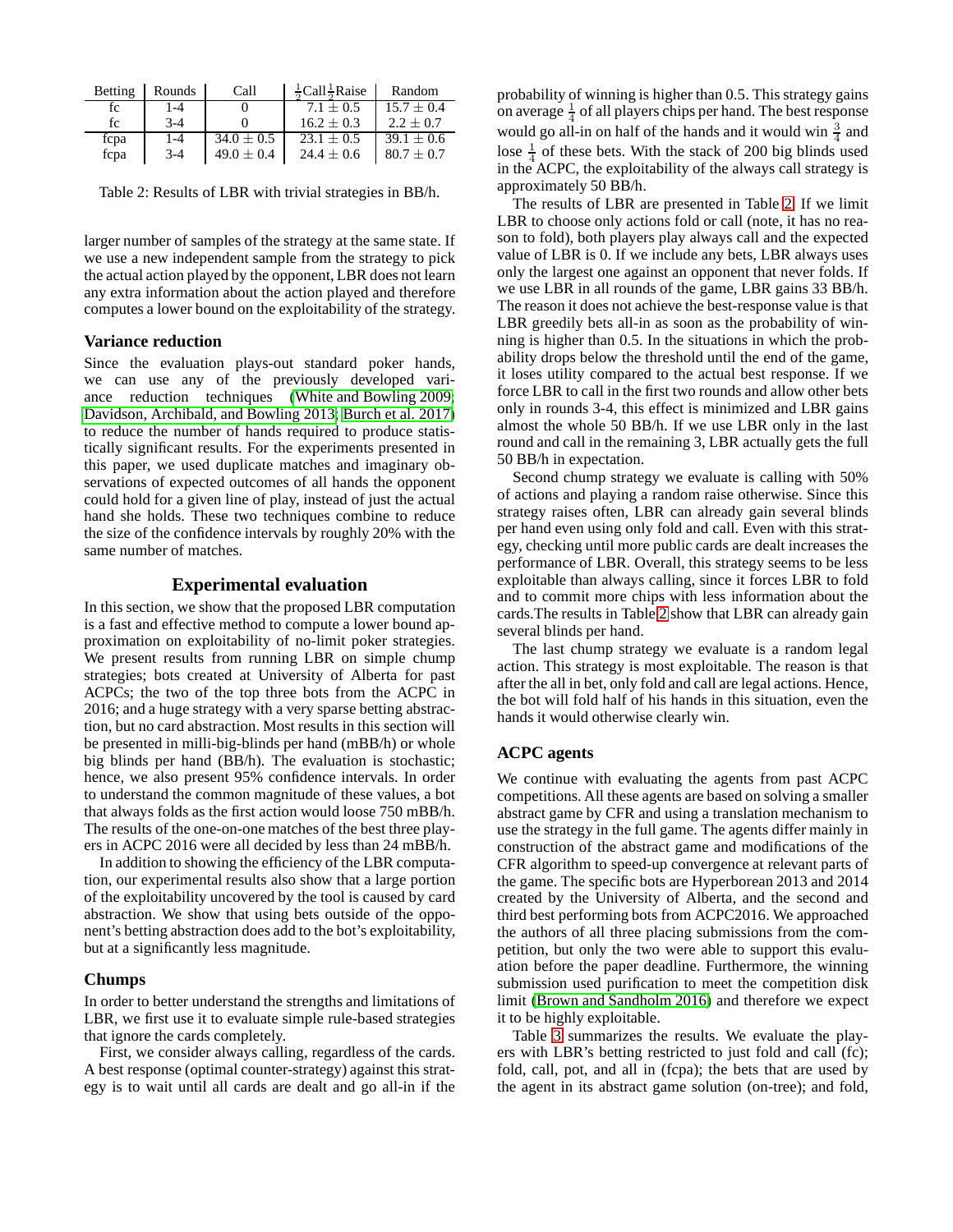|         | Betting   Rounds | Hyp. 2013                        |                                 | Hyp. 2014   Slumbot 2016 | Act1 2016   Full Cards                                  |                              |
|---------|------------------|----------------------------------|---------------------------------|--------------------------|---------------------------------------------------------|------------------------------|
| fc      | $1 - 4$          | $1048 \pm 68$                    | $721 \pm 56$                    | $522 \pm 50$             | $407 \pm 47$ $-424 \pm 37$                              |                              |
| fc      | $3-4$            | $1006 \pm 76$                    | $608 \pm 61$                    | $496 \pm 55$             | 390 $\pm$ 55                                            | $-819 \pm 52$                |
| fcpa    | $3-4$            | $-4040 \pm 147$   3852 $\pm$ 141 |                                 |                          | $4020 \pm 115$ $2597 \pm 140$                           | $\blacksquare$ -536 $\pm$ 87 |
| on-tree | $3-4$            |                                  | $4743 \pm 163$   $4789 \pm 156$ |                          |                                                         | $-536 \pm 87$                |
| 56 bets | $1 - 4$          |                                  | $619 + 117$ 574 + 125           | $763 \pm 84$             | $12429 \pm 134$ $1607 \pm 76$                           |                              |
| 56 bets | $3-4$            |                                  | $15062 \pm 152$ $4675 \pm 152$  |                          | $3763 \pm 104$ 3302 $\pm$ 122 $\parallel$ 2403 $\pm$ 87 |                              |

<span id="page-4-0"></span>Table 3: Lower bound on exploitability (in mBB/h) of ACPC bots and a bot with no card abstraction and fold-call-pot-all in betting computed using Local Best Respons restricted to the given betting options and to check/call out of the denoted rounds.

call, all in, and 55 pot fractions computed as  $0.05 \cdot (1.15)^k$ for  $k = 0 \dots 54$  (56bets). If a pot fraction is not applicable, min-bet or all in is evaluated instead. The column Rounds in the table defines the rounds (or streets) in which LBR actually computed the local best response to choose actions. The remaining rounds were always check/call. All the results are averaged over  $2\times 50,000$  duplicate hands. It means that each hand was played by each player on the first as well as the second position to reduce the effect of luck.

The main result is that with 97.5% confidence, exploitability of each evaluated bot is over 3180 mBB/h. It means that folding every hand would cost the bots at least 4 times less money than playing their strategy against their worst case opponent. Second, it is important to wait when using LBR. If we use all 56 bets from the very beginning, LBR often exploits the opponent almost a full order of magnitude less than if we force it to check in the first two rounds and use the 56 bets only afterwards. The reason, as in the case of always call, is the greedy nature of LBR. It places large bets too early, without sufficiently exploiting the information it might learn later. Alternatively, it pushes the opponent to folds before she places more money in to the pot to make a larger gain. Third, all bots lose substantially even if LBR is allowed to play only fold and call. Allowing fold only later in the game does not seem to be beneficial, since the ability to exploit the information LBR learns during the hand is very limited. Most of the exploitation of LBR against all bots is realized with only using a single pot-bet option ("fcpa" row in Table [3\)](#page-4-0). For Hyperboreans, exploitability is further increased by adding more actions, but adding actions beyond the actions used in the abstract game (on-tree) helps only with the 2013 version and does not help at all for the 2014 version. For Slumbot and Act1, we do not know the exact betting abstraction used in their abstract game, but the betting options in "fcpa" are almost always included. If these bets are included, as in case of Hyperboreans, there is no need for any translation, the play will never leave the precomputed abstract tree and all the exploitability is caused only by the errors in the card abstraction. Recent APCP bots are generally well converged within their abstract games.

The least exploitable bot in these experiments is Act1, even though it was beaten in one-on-one play by Slumbot in the competition. It confirms that as with full-game best response, even LBR may not be indicative of actual one on one performance (and vice versa).

The experiments with ACPC bots were performed on a cluster of AMD Opteron 6172 nodes with 24 cores, 32 GB

of RAM and the strategies on a shared network drive. Typically, we were running 10-20 instances of LBR on each node in batches of 1000 hands. One batch for fold-call betting completed within half an hour, one batch of 56 bets experiments generally took up to 8 hours. Since an important bottle neck is the disk/network bandwidth which is further improved by caching, the variance on required resources is rather large. Still, computing good LBR values even for complicated strategies with endgame solving is perfectly feasible with the presented method.

# **Full cards**

The last bot we evaluate is a large bot that uses complete non-abstracted information about the cards and the sparse "fcpa" betting abstraction. It plays a slightly smaller game with a 100 BB stack. The results on this bot (Table [3\)](#page-4-0) show that LBR does not realize the actual best response and can even be substantially beaten (i.e., an uninformative lower bound approximation). When restricted to the same "fcpa" abstraction used in the opponent's abstraction, a full (nonlocal) best response shows the opponent is exploitable for 90 mBB/h, while LBR loses 536 mBB/h. However, the solution with "fcpa" abstraction is not sufficient to ensure low exploitability in the whole game with existing translation techniques. With hard translation used in bets off-tree, LBR wins 2403 mBB/h against this bot using 56 bets only in the last two rounds of the game. Soft translation seems to mitigate this problem a little, but definitely does not solve it. Using sampled soft translation with 10 samples for estimating the strategy, LBR on the last two rounds is winning 1981  $\pm$  224. The larger confidence interval is caused by playing fewer hands, since even the look-up in the huge compressed strategy without card abstraction is expensive. Note that not all 56 actions are necessary to see the high exploitability using LBR. It is sufficient to use several bets out of the original betting abstraction. For example, the bot with hard translation looses 1849 mBB/h with only fold, call, min-bet, 2, 4, 8 times pot bet, and the all in bet.

#### **Conclusions**

This paper presents the Local Best Response method for fast approximation of exploitability of large poker strategies. If a bot is able to provide a strategy for all hands it could hold in a specific public state of the game within a reasonable time (i.e., minutes), this method can generally be used to approximate its exploitability. This is also the case for all